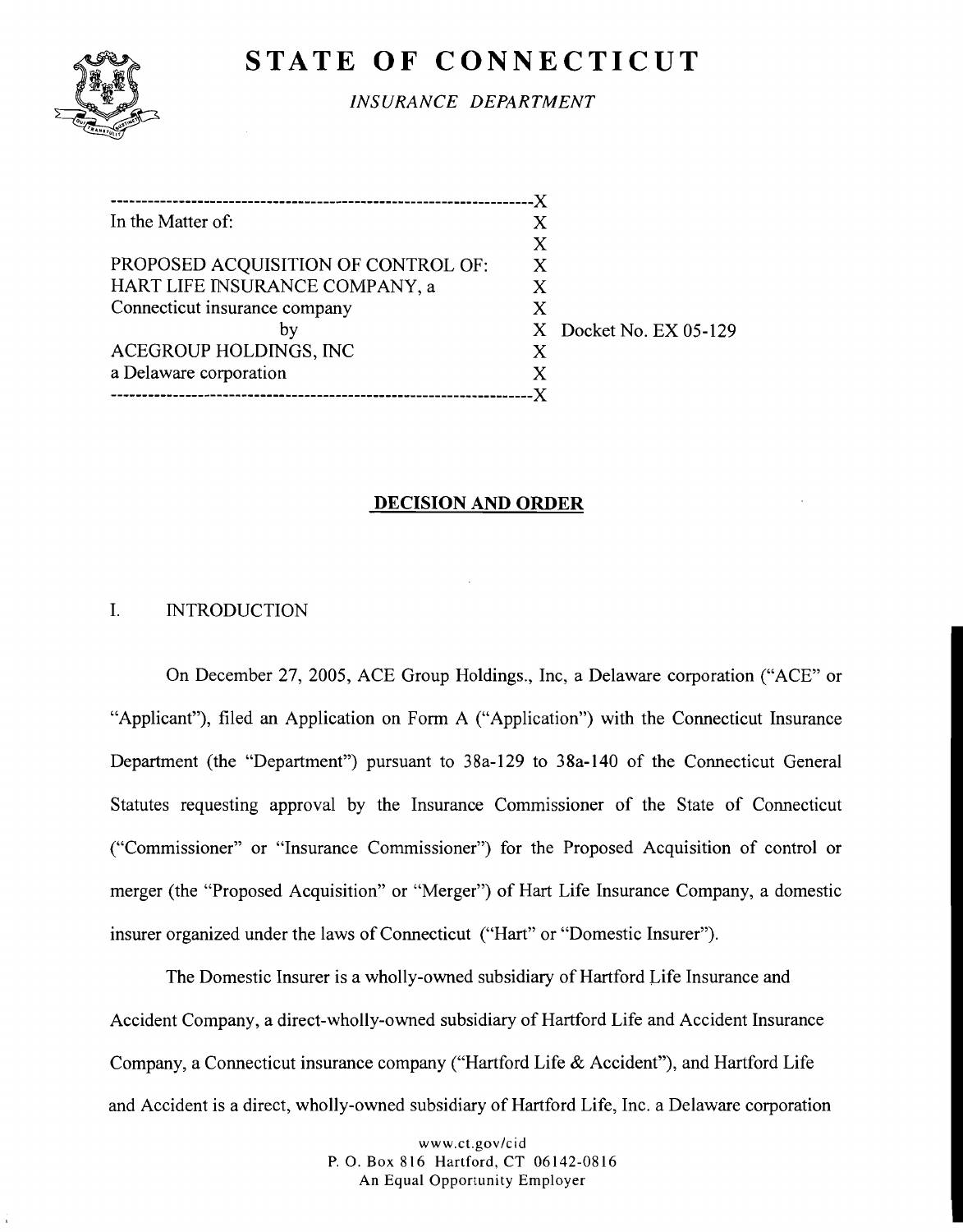and Hartford Life, Inc. is a direct and wholly-owned subsidiary of Hartford Holdings, Inc., a Delaware corporation, and Hartford Holdings, Inc., is a direct and wholly-owned subsidiary of the Hartford Financial Services Group, Inc., a publicly traded Delaware corporation.

Supplemental information was subsequently requested by the Department and provided by the Applicants. An Amended Application was filed with the Department on February 15, 2006; additional supplemental information was filed on March 1,2006. On March 23,2006, a substituted signature and certification page for the Application was filed.

The Proposed Acquisition will be effected pursuant to a Stock Purchase Agreement, dated as of November 15,2005 by and between Hartford Life & Accident Insurance Company and ACE Group Holdings, Inc., ("Agreement"). The Stock Purchase agreement was amended on March 22, 2006.

On March 13, 2006, Commissioner Susan F. Cogswell ("Commissioner Cogswell") issued a notice of hearing, in which she ordered that a public hearing concerning the application for approval of the Proposed Acquisition of Control of the Domestic Insurer be held on March 30,2006. The hearing notice was subsequently published in *The* Harrford Courant, once a week for two consecutive weeks during the period of March 14, 2006 to March 24, 2006 inclusive. The notice of hearing was also filed by the Department with the Office of the Secretary of State on March 13, 2006 and was published on the Department's Internet website. Commissioner Cogswell presided over the March 30, 2006 hearing. In accordance with section 38a-8-48 of the Regulations of the Connecticut State Agencies, the following were designated as parties to this proceeding: the Applicants and the Domestic Insurer.

The following individual participated in and/or testified at the public hearing on behalf of the Applicant and the Domestic Insurer:

Jack R. Scott, Esq.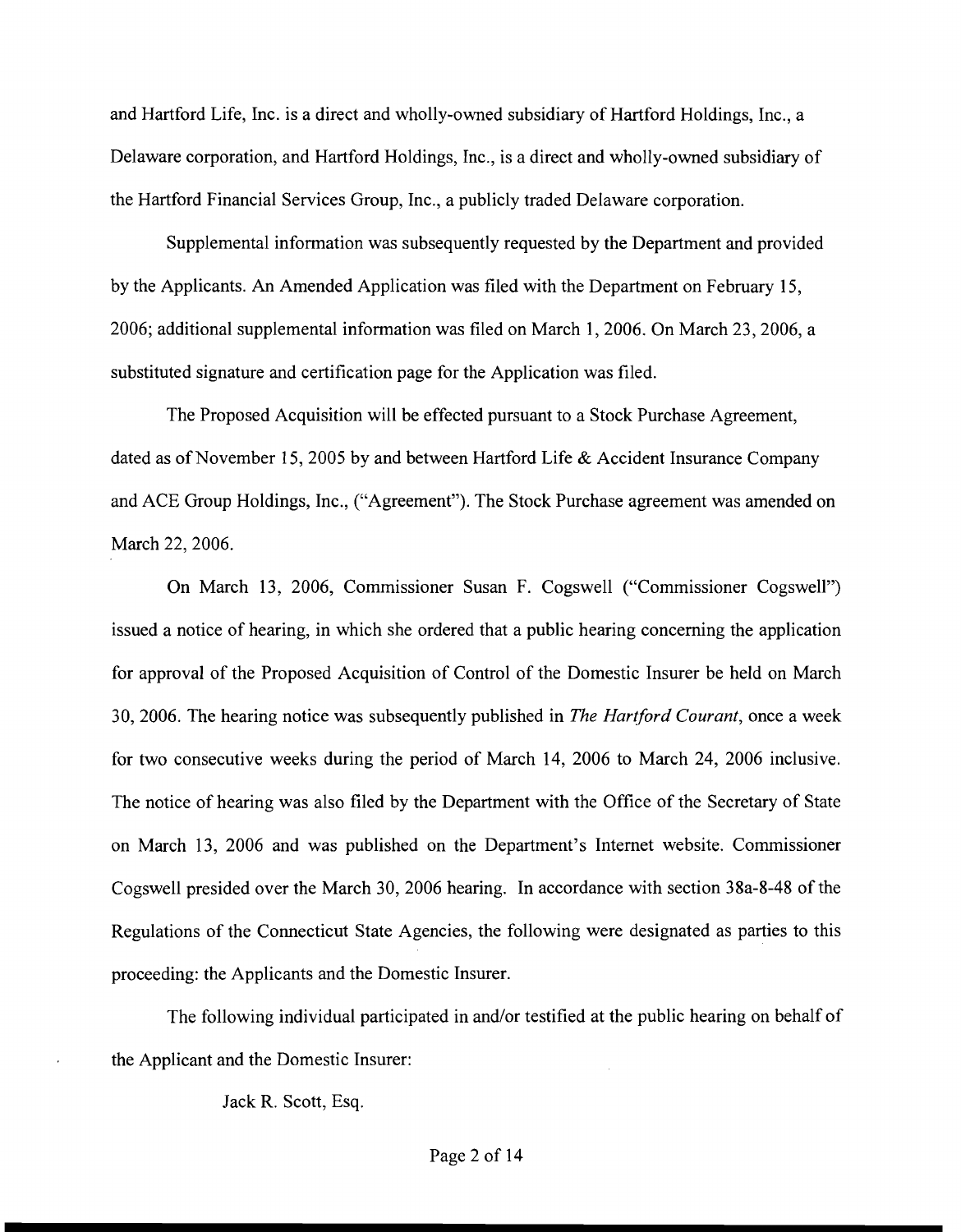Frederic Marro, Esq. of Fredric Marro & Associates, P.C represented the Applicants. Walter Welsh represented the Domestic Insurers.

The following Department staff participated in the public hearing:

Beth Cook, Esq., Kathy Belfi and Joan Nakano.

Pursuant to the published hearing notice, the public was given an opportunity to speak at the hearing or to submit written comments no later than the close of business on March 28, 2006, by an Order dated March 13, 2006. No public officials or members of the public signed up to speak, spoke at the hearing, or submitted written testimony.

On April 17, 2006, Governor M. Jodi Re11 appointed the undersigned as Acting Insurance Commissioner to discharge the duties of the Insurance Commissioner during Commissioner Cogswell's unanticipated medical leave of absence. Pursuant to the authority of Conn. Gen. Stat. **fj** 4-8 and the Uniform Administrative Procedure Act, Conn. Gen. Stat. **fj** 4-166 et seq., the undersigned is authorized to render the decision in this matter.<sup>\*</sup>

#### II. FINDINGS OF FACT

After reviewing the exhibits entered into the record of this proceeding, and based on the written and oral testimony of the witnesses, the undersigned makes the following findings of fact:

1. ACE is a Delaware business corporation organized in 1999 and acts as a holding company for many of ACE Limited's United States and foreign insurance and noninsurance operations. The principal business address of ACE is 1133 Avenue of the Americas, New York, NY 10036.

See Op. **Atty.** Gen. Of Conn. (March 19, 1996)(Deputy Insurance Commissioner authorized to exercise the powers and duties of the Insurance Commissioner with respect to a pending application under Conn. Gen. Stat. \$ 38a-132 to approve the acquisition of a domestic insurer and to make the appropriate findings and orders based on the record evidence of a hearing held by the Commissioner.)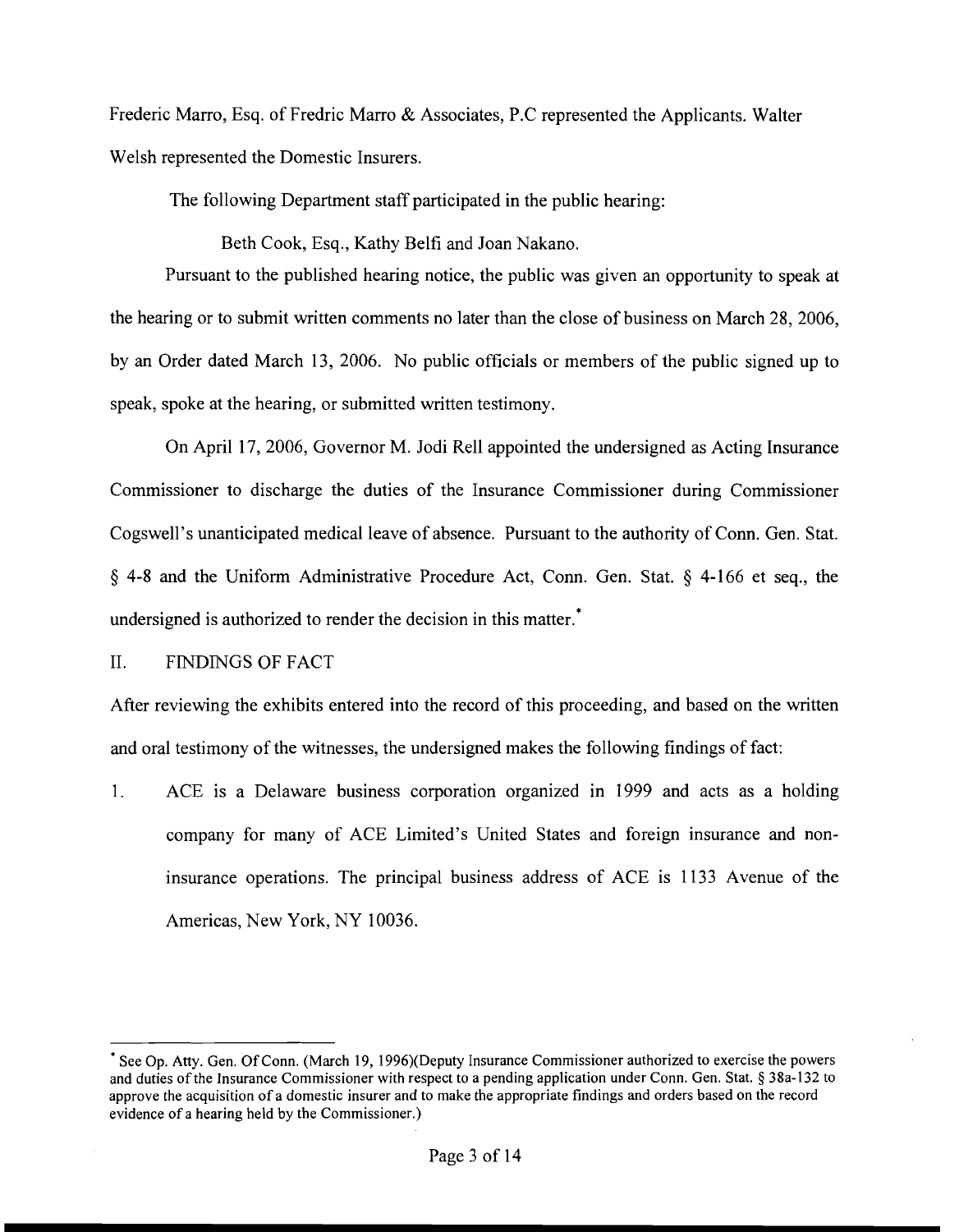- 2. ACE Limited ("ACE Limited") owns 100% of the issued and outstanding capital stock of ACE Group Holdings and is its ultimate controlling person. ACE Limited is a business corporation organized under the laws of the Cayman Islands with its principal place of business in Hamilton, Bermuda and its ordinary shares of stock are publicly traded on the New York Stock Exchange.
- 3. ACE currently directly owns three United States holding company subsidiaries and indirectly owns three United States holding company subsidiaries and indirectly owns many United States and foreign insurance company and non-insurance company subsidiaries. ACE Limited's insurance company subsidiaries underwrite a broad line of commercial property and casualty products, and a growing array of accident and health, personal lines and life products in the United States and abroad.
- 4. ACE writes over \$1.33 billion of life and accident and health insurance premiums in nearly 50 countries.
- **5.** Hart has not engaged in any activity or entered into or carried out any transaction in over ten years.
- *6.* As of December 31, 2004, Hart Life had 21 insureds under single premium deferred annuity contracts for which no additional premium is due.
- 7. Two of the contracts had been issued in 1979 under the prior corporate identity of Crum & Forster Life Insurance Company; the other 19 contracts were issued between 1980 and 1983 when the company was named Charter Security Life Insurance Company.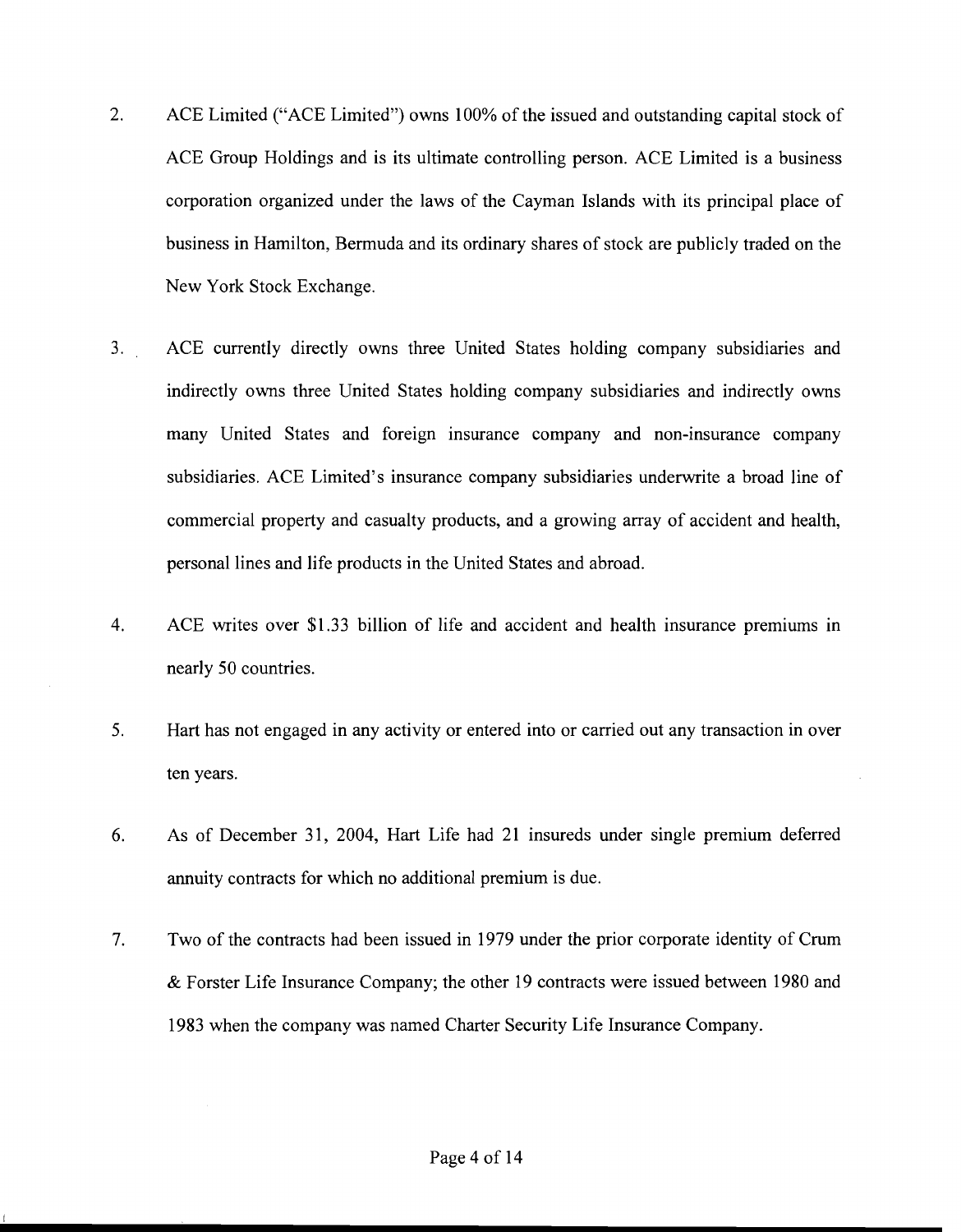- 8. All the contracts have been ceded (100%) to MetLife Inc., under a reinsurance agreement and MetLife, Inc. handles the administration for the contracts. The total actual value and reserve as of December 31, 2004 was \$877,313.
- 9. In accordance with the Agreement, the Applicant will purchase one hundred percent of the issued and outstanding shares of the capital stock of Hart from Hartford Life and Accident.
- 10. The Merger consideration consists of the estimated surplus amount plus the amount of \$2.75 million subject to several adjustments set forth in the Agreement.
- 11. The consideration will be paid by Applicant out of internal funds.
- 12. The nature and amount of the consideration to be paid in connection with the proposed Merger was determined by arm's length negotiation between the Applicant and Hartford Life and Accident.
- 13. Following the Merger, Hart will become a wholly-owned subsidiary of ACE and will change the company's name to ACE Life Insurance Company ("ACE Life").
- 14. Following the Merger, ACE Life will commence active operations and new management will be put in place. Principal place of business is to be in Stamford, CT.
- 15. After the Merger, the following will be officers of ACE Life:

Ronald Colligan, President Robert Jefferson, Chief Financial Officer, Treasurer Leonard Mangini, Chief Actuary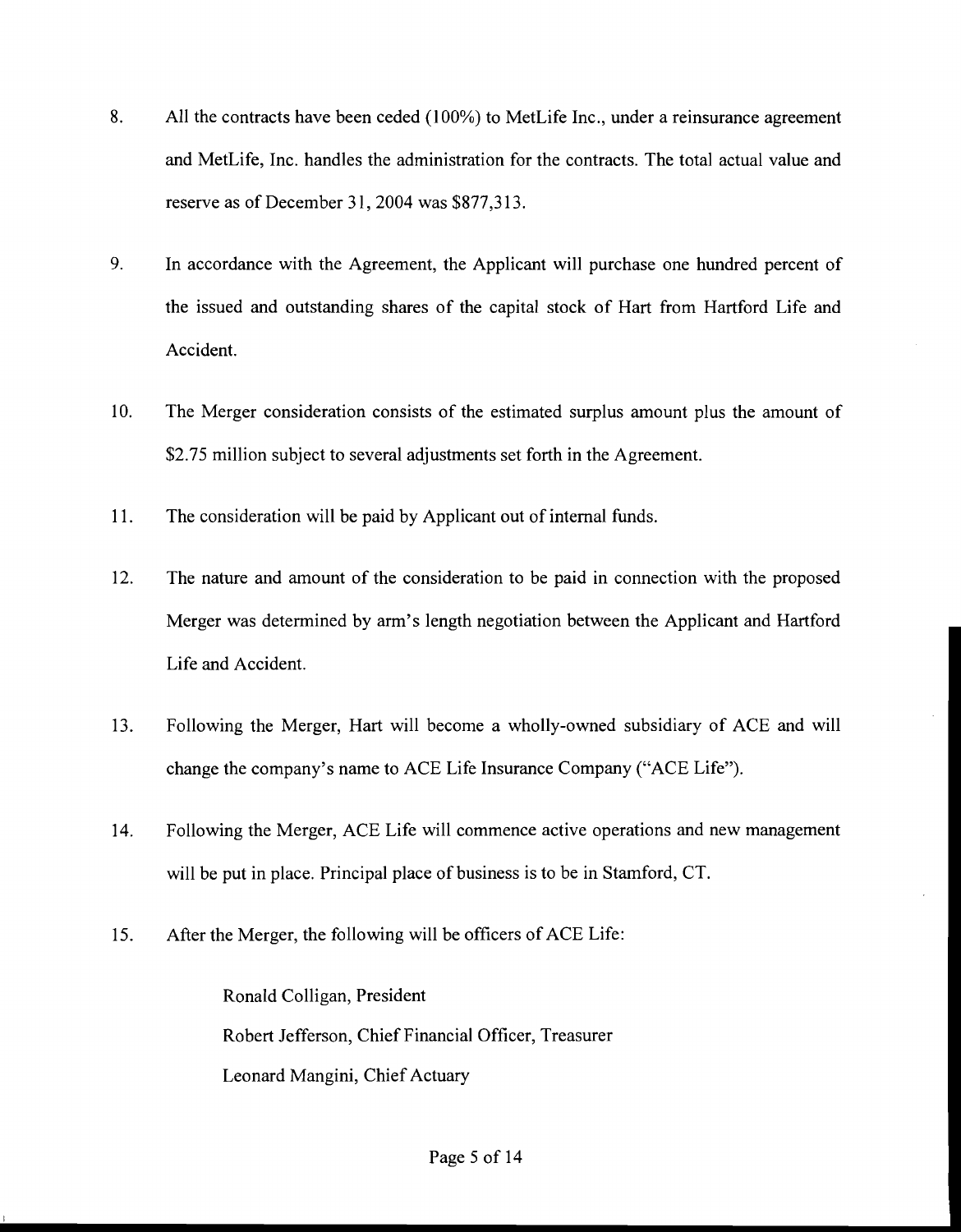Jack R. Scott, General Counsel, Secretary Kirk Peebles, Controller

16. After the Merger, the following will be members of the board of directors for ACE Life:

Barry Jacobson Ronald Colligan Robert Jefferson Leonard Mangini Jack R. Scott

- 17. The biographical affidavits of the new members of the boards of directors and officers of ACE Life, which include each individual's educational background, professional credentials, and employment history, are included in the record and the files of the Insurance Department.
- 18. During the 12 calendar months preceding the filing of the application, neither the Applicants, nor any person controlling, controlled by or under common control with, the Applicants nor any of the executive officers or directors of the Applicants has effected transactions in any voting securities of Hart Life.
- 19. Neither the Applicants, nor its affiliates, nor any person listed as a director or executive officer of the Applicants, nor anyone based upon interviews or at the suggestion of such acquiring party made any recommendations to purchase any voting securities of Hart Life during the 12 calendar months preceding the filing of the Application.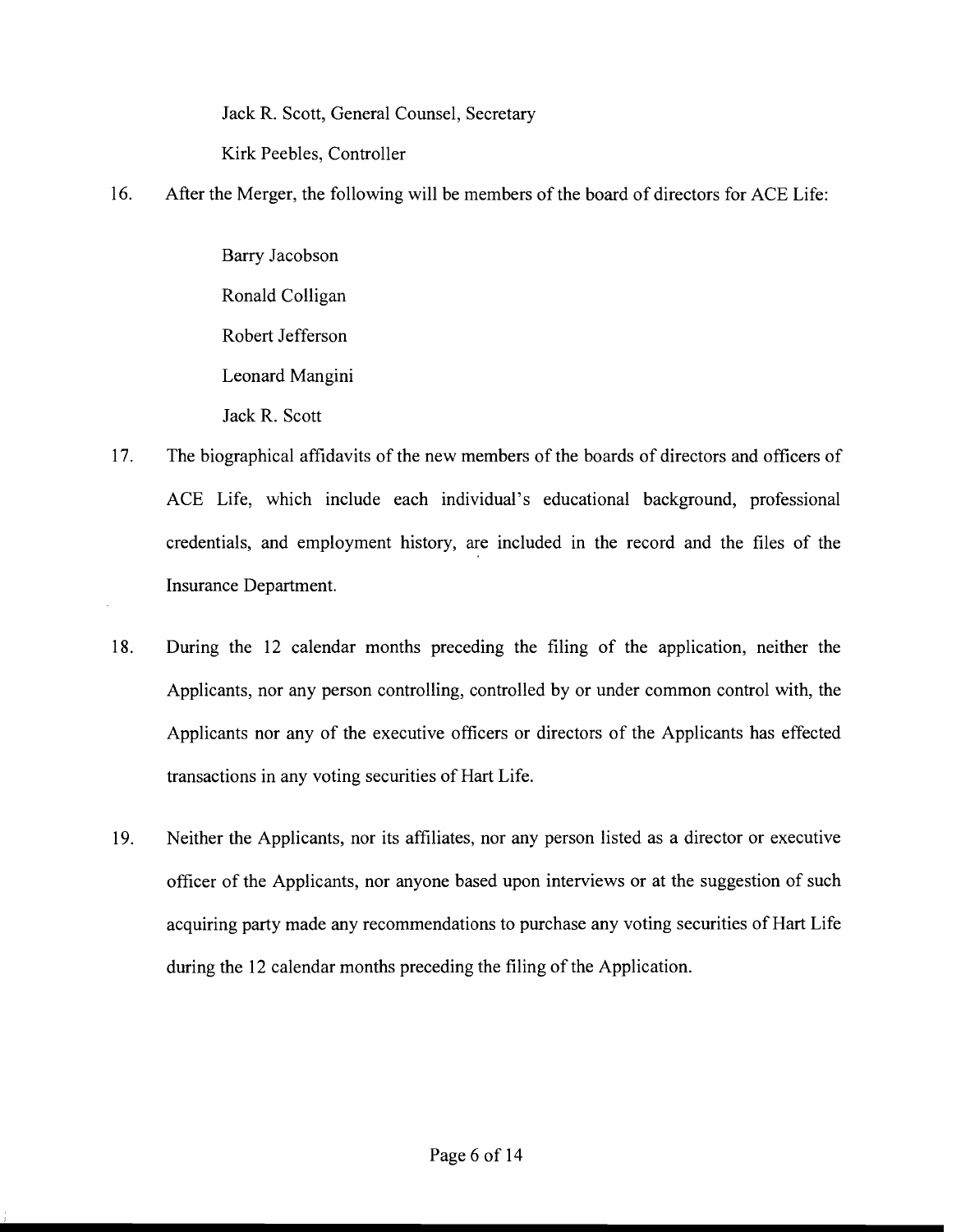- 20. There are no plans or proposals to have Hart Life declare an extraordinary dividend, make any other distribution, liquidate, sell its assets to or merge or consolidate with any other person or make any other material change in its corporate structure.
- 21. Other than the Merger & Acquisition Services, Inc. which will receive a finders fee for identifying Hart Life as a candidate for successful acquisition upon completion of the acquisition, there are no contracts, arrangements, understandings or agreements with broker-dealers as to the solicitation to any voting security of Hart Life in which the Applicants, any affiliates of the Applicants, or any person listed as a director or executive officer of the Applicants is involved. An executed copy of the agreement with Mergers  $\&$ Acquisition Services, Inc. was filed as Exhibit 11 to the Application.
- 22. ACE currently employs approximately 146 employees in Connecticut.
- 23. Immediately following the Merger, ACE plans to locate the following operational functions in Connecticut: executive sales and marketing; new business analysis and pricing; reinsurance structuring and treaty development; electronic recordkeeping for new and inforce business; valuation, financial reporting and experience monitoring.
- 24. Over the period of 2006 through 2008, ACE expects to increase staffing by filling positions in actuarial, administrative, underwriting, marketing, and staff support.
- 25. ACE Life intends to keep copies of financial records as prepared for each calendar quarter in the Connecticut office.
- 26. ACE Life will have access to web-based financial systems that will provide access to financial data on a real-time basis.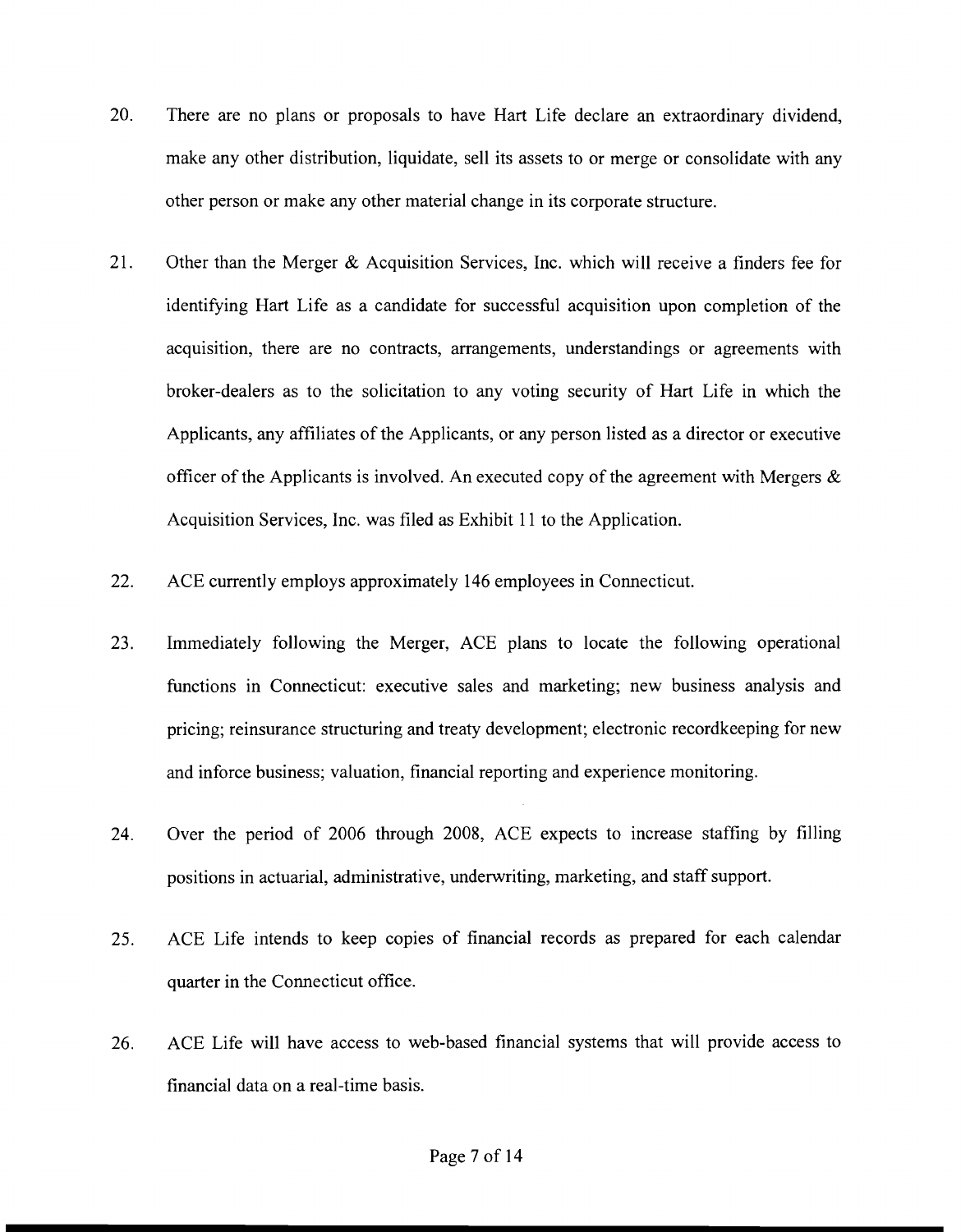- 27. Mr. Scott testified that a full field examination will be able to be conducted in accordance with the Financial Condition Examiner's Handbook at the proposed Stamford Hone Office location.
- 28. Mr. Scott testified that ACE Life will work with the Insurance Department to insure that a potential receiver will have the legal right to obtain access to web-based financial data relating to the Company should the company be placed in a receivership.

#### **111.** DISCUSSION

Section 38a-132(b) of the Connecticut General Statutes specifically requires the approval of the proposed acquisition of control of the Domestic Insurer unless it is determined that:

- (A) After the change of control, the Domestic Insurer would not be able to satisfy the requirements for the issuance of a license to write the lines of business for which it is presently licensed;
- (B) The effect of the merger or other acquisition of control would be to substantially lessen competition of insurance in this state or tend to create a monopoly in Connecticut;
- (C) The financial condition of the acquiring party is such as might jeopardize the financial stability of the Domestic Insurer or prejudice the interests of its policyholders;
- (D) The plans or proposals which the acquiring party has to liquidate the Domestic Insurer, sell its assets or consolidate or merge it with any person, or make any other material change in its business or corporate structure or management, are unfair and unreasonable to policyholders of the Domestic Insurer and not in the public interest;
- (E) The competence, experience and integrity of those persons who would control the operations of the Domestic Insurer are such that it would not be in the interest of the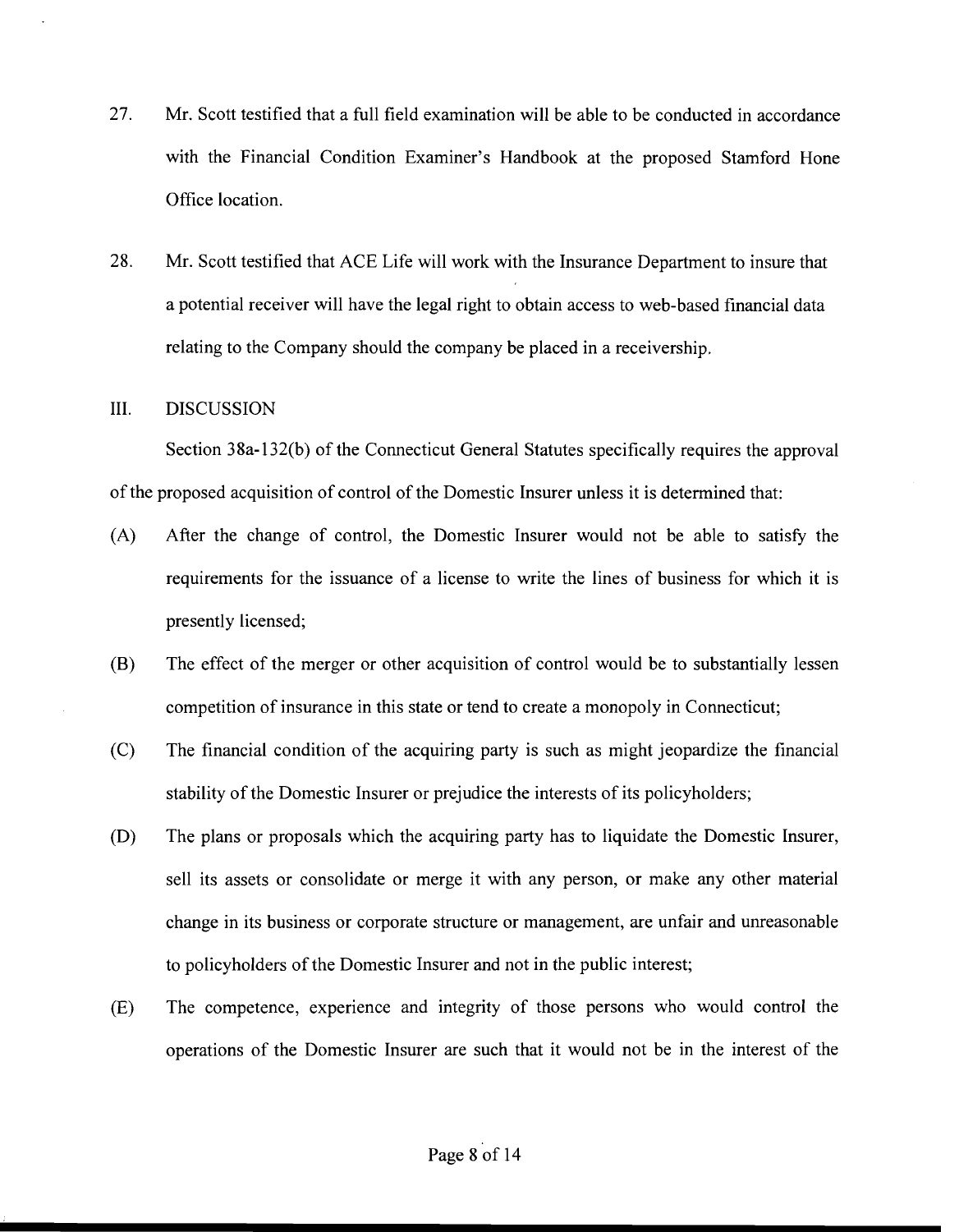policyholders of the Domestic Insurers and of the public to permit the merger or other acquisition of control; or

(F) The acquisition of control of the Domestic Insurer is likely to be hazardous or prejudicial to those buying insurance.

### **A. The ability of the Domestic Insurer to satisfy the requirements for the issuance of a license to write the line or lines of business for which it is presently licensed following the proposed acquisition of control.**

The Domestic Insurer is a domestic insurance company currently licensed pursuant to section 38a-41 of the Connecticut General Statutes. Section 38a-72 of the Connecticut General Statutes requires that a domestic stock life reinsurance company must have a minimum of \$1,000,000 in capital and \$2,000,000 in paid-in surplus in the aggregate. The Domestic Insurer currently satisfies the requirements for the issuance of a license to write the lines of business for which it is licensed.

As noted in the findings of fact, following consummation of the Merger, the Applicant has no plans or proposals to liquidate the Domestic Insurer, to sell its assets, merge, or consolidate the Domestic Insurer with any other person or entity. There are no plans for the Domestic Insurer to enter into any material contract, agreement, arrangement or transaction of any kind with any person or entity. In addition to the criteria set forth in section 38a-72 of the Connecticut General Statutes, the Department considers the location of the company's books, records and assets, and the management of the company when evaluating an insurer's ability to operate pursuant to 38a-41 of the Connecticut General Statutes. While certain physical books and records are to be located outside of Connecticut, real-time access to the records will be available in Connecticut via Internet based systems.

The Applicant also submitted evidence that the information contained in the biographical affidavits for the directors and officers of Applicant proposed for the Domestic Insurer attest to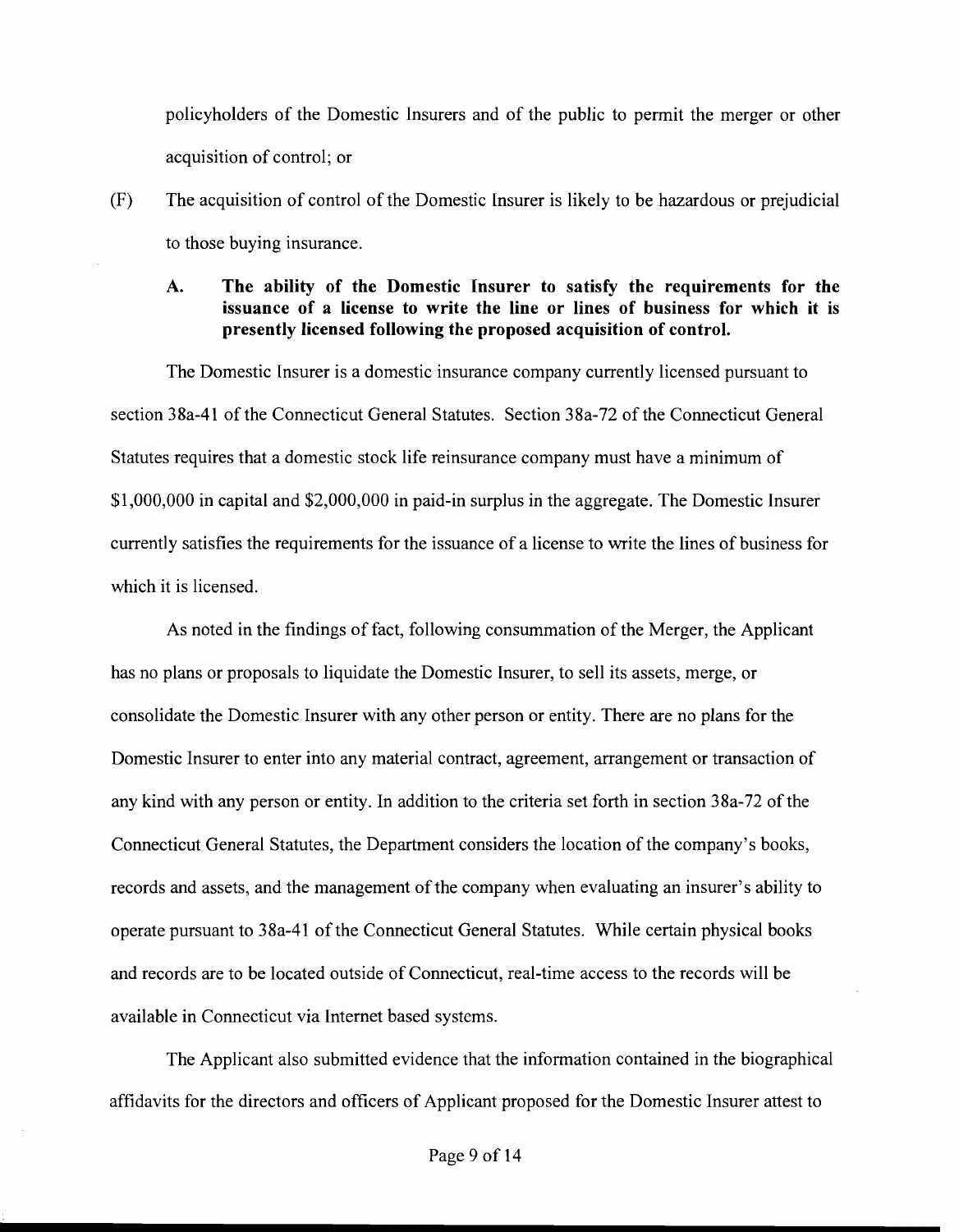the competence, experience and integrity of the individuals who will be responsible for the governance and operation of the Domestic Insurer, and should insure the safe and expert operation of the Domestic Insurer following the Proposed Acquisition.

Accordingly, it is the conclusion of the Insurance Department that the evidence contained in the record supports a finding that the Applicant will be able to satisfy the requirements for the issuance of the necessary license of an insurer for which it is presently licensed following the proposed acquisition of control of the Domestic Insurer.

**B.** Whether the effect of the Proposed Acquisition would be to substantially lessen competition of insurance in this state or tend to create a monopoly herein.

The Domestic Insurer has not engaged in any activity or entered into or carried out any transaction in ten years. Therefore, it is hereby concluded that the effect of the acquisition of control by the Applicant will not substantially lessen competition of insurance or tend to create a monopoly in Connecticut.

**C.** Whether the financial condition of the Applicant is such as might jeopardize the financial stability of the Domestic Insurer or prejudice the interests of their policyholders.

Based on the evidence contained in the record, there is no evidence that would indicate the financial condition of the Applicant might jeopardize the financial condition of the Domestic Insurer, or prejudice the interest of the policyholders.

D. Whether the plans or proposals which the Applicant has to liquidate the Domestic Insurer, sell its assets or consolidate or merge it with any person, or to make any other material change in its business or corporate structure or management, are unfair and unreasonable to policyholders of the Domestic Insurer and not in the public interest.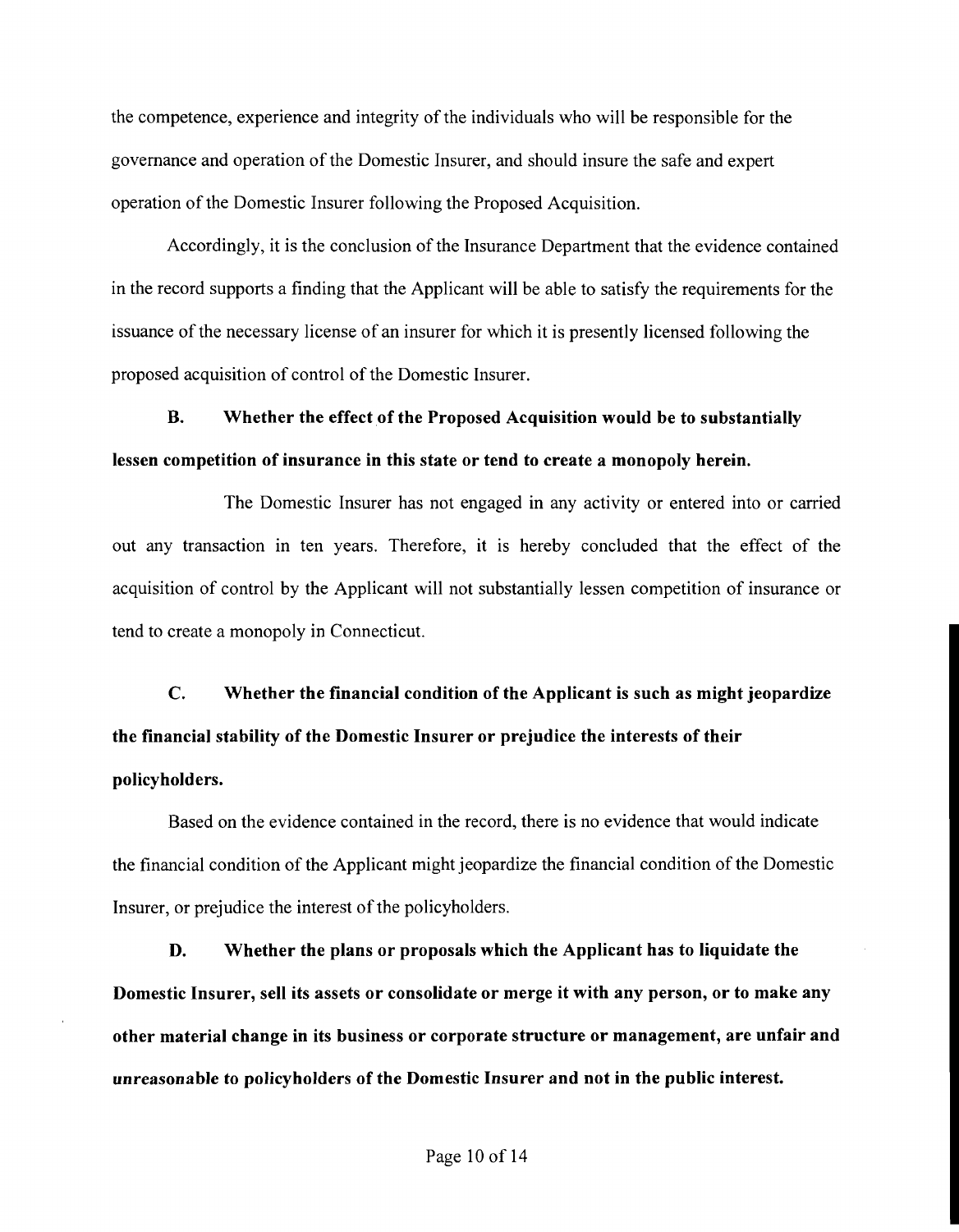The record reveals that the Applicant has no current plans or proposals to liquidate the Domestic Insurer, to sell its assets, or consolidate or merge it with any other entity.

Accordingly, the record supports the conclusion that there are no plans or proposals for the Domestic Insurer that are unfair and unreasonable to policyholders of the Domestic Insurer or not in the public interest.

**E. Whether the competence, experience and integrity of those persons who would control the operation of the Domestic Insurer are such that it would not be in the interest of the policyholders of the Domestic Insurer and of the public to permit the Proposed Acquisition or other acquisition of control.** 

The record includes the biographical affidavits of those individuals who will serve as members of the board and as officers of the Applicants and the Domestic Insurer following the change of control. The biographical affidavits disclose each individual's educational background, professional credentials and their employment history. In addition, the Applicant has represented, and the biographical affidavits confirm, that during the last ten years none of the proposed directors or officers of the Applicants and Domestic Insurer have been convicted in a criminal proceeding (excluding minor traffic violations) or have been convicted or otherwise penalized for violating any federal or state law regulating the business of insurance, securities or banking, (or in the case of an alien person, such equivalent provision as applicable). During the last ten years, none of the proposed directors or officers of the Applicants have been the subject of any proceeding under the Federal Bankruptcy Code, (or in the case of an alien person, such equivalent provision as applicable) or have been affiliated with a business or organization which has been subject to such proceeding.

Furthermore, no proposed director or officer of the Applicants or Domestic Insurer has had a revocation, suspension or disciplinary sanction imposed against him or her by a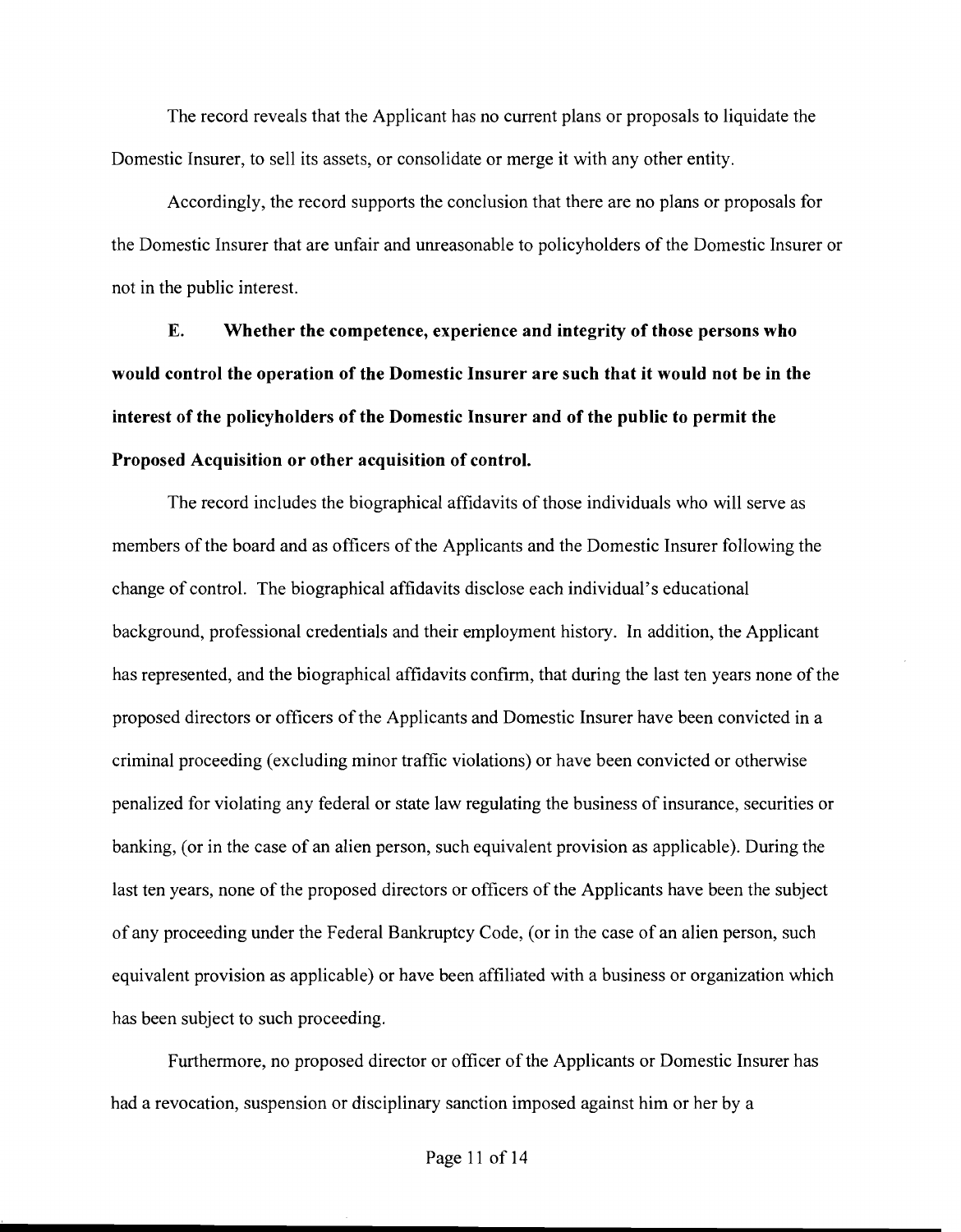governmental agency. None of the filed biographical affidavits contain any information that reflects negatively on the integrity of these individuals. The competence, experience, and integrity of those persons who would control the operations of the Domestic Insurer after the Proposed Acquisition is such that it would be in the interest of policyholders of the Domestic Insurer, and in the public interest to permit the Proposed Acquisition.

# **F. Whether the acquisition is likely to be hazardous or prejudicial to those buying insurance.**

Based on the financial strength of the Applicant, the affirmation that the current plans of the Applicant for the Domestic Insurer will provide a strong and stable financial environment for the Domestic Insurer, it is hereby concluded that the proposed acquisition of control of the Domestic Insurer is not likely to be hazardous to those buying insurance.

Accordingly, assuming compliance with all of Connecticut's insurance statutes and regulations, it is reasonable to conclude that the proposed acquisition of control of the Domestic Insurer is not likely to be hazardous to those buying insurance.

### IV. DECISION

Accordingly, based on the foregoing findings of fact and discussion, the written testimony and exhibits submitted, the record of the March 30,2006 public hearing, and the recommendation of the Insurance Department staff, as Acting Insurance Commissioner, I conclude that the Applicants have satisfied the statutory criteria as provided in section 38a-132(b) of the Connecticut General Statutes. Accordingly, I find that pursuant to the relevant section 38a-132(b) of the Connecticut General Statutes that after the proposed acquisition of control (a) the Domestic Insurers will be able to meet the requirements for licensing in this state; (b) the effect of the acquisition of control will not be to substantially lessen competition in this state or tend to create a monopoly therein; (c) the financial condition of the Applicants is not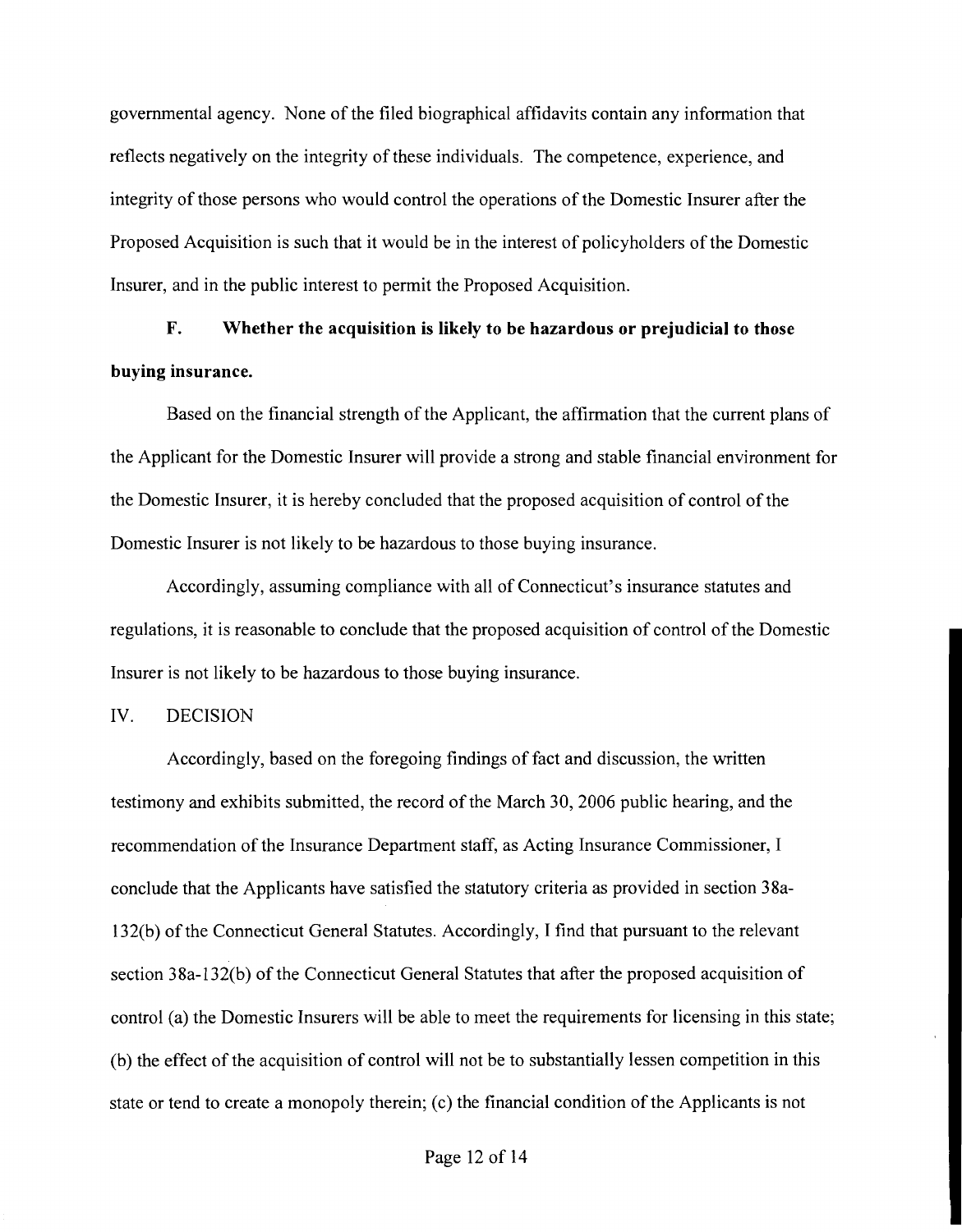such as might jeopardize the financial stability of the Domestic Insurer, or prejudice the interest of their policyholders; (d) the plans or proposals for the Domestic Insurer are not unfair and unreasonable to their policyholders, and are in the public interest; (e) the competence, experience and integrity of the management of the Applicants is such that it would be in the interest of policyholders of the Domestic Insurer, and of the public to permit the proposed acquisition of control; and **(f)** the acquisition of control of the Domestic Insurer is not likely to be hazardous or prejudicial to those buying insurance.

Accordingly, I order the following:

1. The Form A Application of the Applicants in which they seek approval to acquire control of the Domestic Insurer is hereby approved.

2. The Applicants shall provide the Insurance Department with written confirmation of the consummation of the acquisition of control by the end of the month the acquisition of control takes place.

3. For a period of two (2) years, the Domestic Insurer shall file semiannually with the Insurance Department, commencing six months from consummation of the transaction, a report under oath of its business operations in Connecticut, including but not limited to, the status of the integration with the Applicants, changes to the business of the Domestic Insurer; employment levels; changes in officers of ACE; any changes in location of its operations in Connecticut; and charitable contributions; and, notice of any statutory compliance or regulatory actions taken by other state regulatory authorities against the Applicant and ACE.

4. The Applicants shall provide the Department with the names and titles of those individuals who will be responsible for filing transactions for prior approval pursuant to Conn. Gen. Stats. 38a-135 and 38a-136.